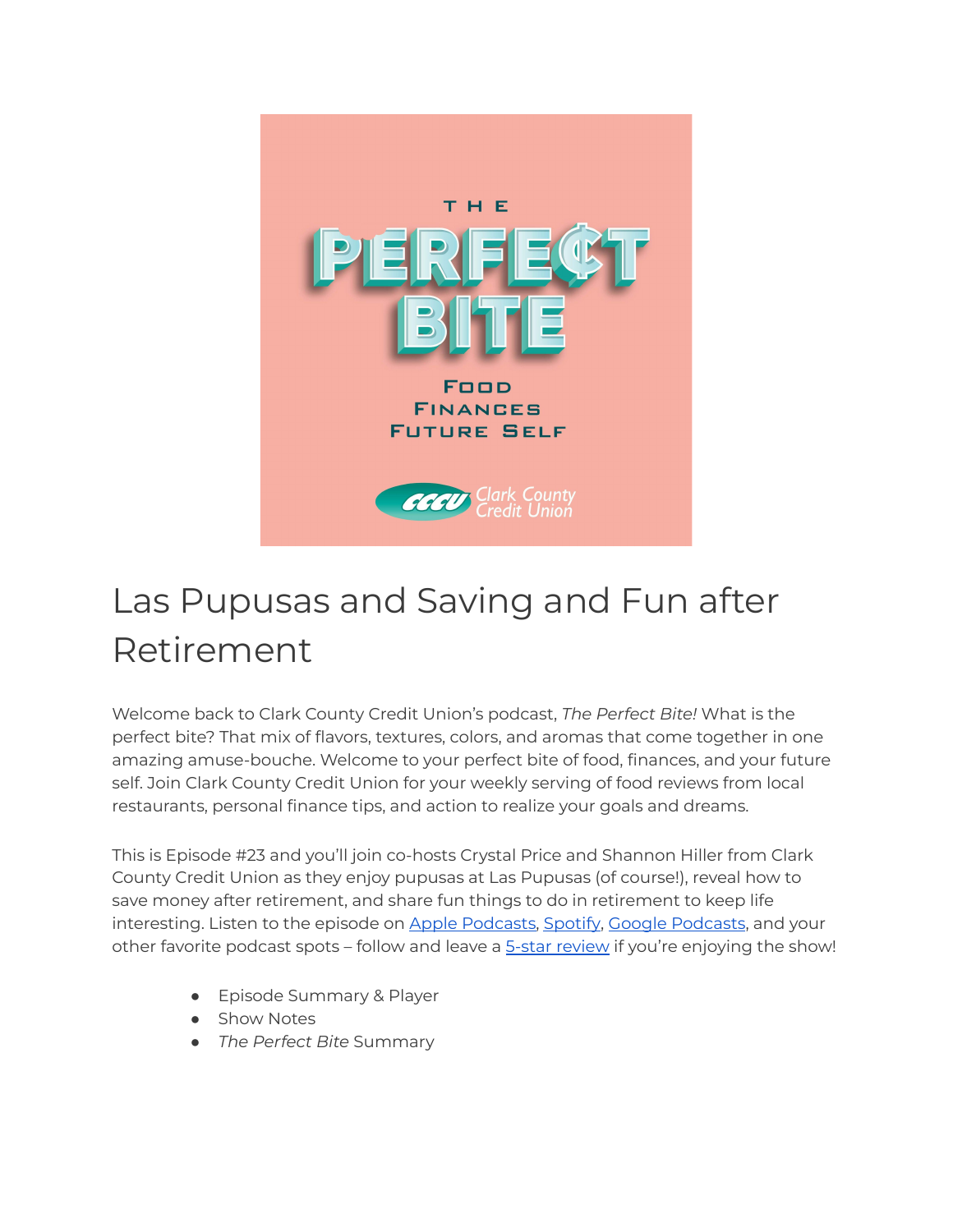# *The Perfect Bite* **Episode #23: Las Pupusas and Saving and Fun after Retirement**

In this twenty-third bite, join co-hosts Crystal Price and Shannon Hiller from Clark County Credit Union as they enjoy pupusas at Las Pupusas (of course!), reveal how to save money after retirement, and share fun things to do in retirement to keep life interesting. Hear what a pupusa is, the best ways to save after you no longer have your annual income, and the most exciting hobbies to pick up with your added free time. This episode covers everything from boredom to savings. Here's a small sample of what you will hear in this episode:

- How was Las Pupusas?
- What is a pupusa?
- How do you save money after retirement?
- What is a reverse mortgage?
- How is inflation affecting prices?
- What does Shannon want to do in retirement?
- How do you become a Walmart Greeter?
- What solo sport should Crystal play when she retires?

#### Learn more at [CCCULV.org.](https://www.ccculv.org/)

Check out the episode and show notes below for much more detail.

## **Show Notes**

- **Las Pupusas and Saving and Fun after Retirement**
	- [0:12] Welcome to *[The Perfect Bite](https://www.ccculv.org/)*
	- o [0:29] Learn more at [CCCULV.org](https://www.ccculv.org/)
	- [0:40] [Crystal Price,](https://www.ccculv.org/Our-Mission.aspx) [Shannon Hiller](https://www.ccculv.org/Our-Mission.aspx)
	- **○ Food: Las Pupusas**
	- o [1:13] [Las Pupusas](https://laspupusasrestaurant.com/)
	- [1:19] What is a pupusa?
	- [2:17] Is it like a calzone?